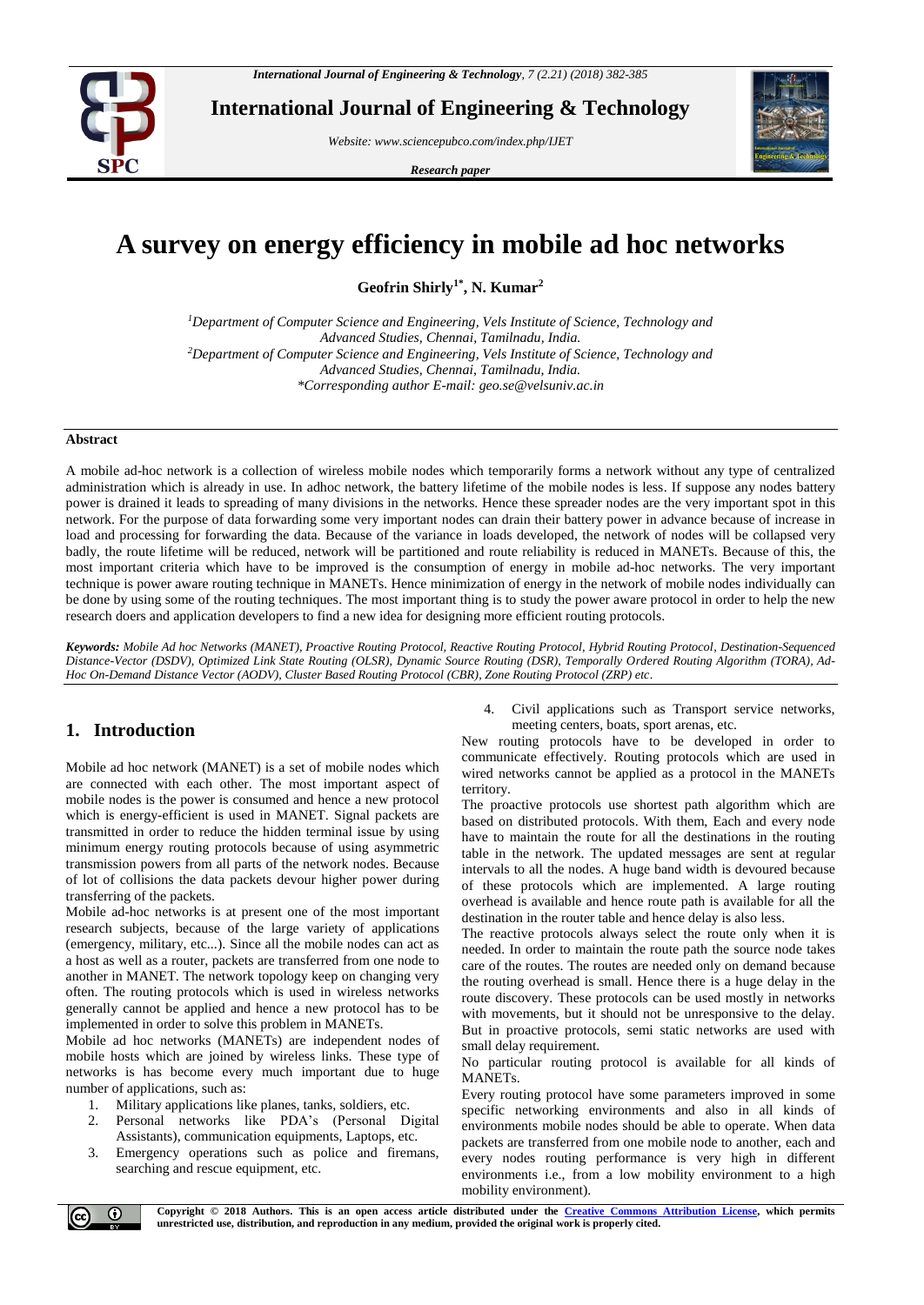The hybrid routing protocol combines proactive and reactive protocols and are adaptative.

## **2. Related work**

Routing are used for wireless adhoc networks in which correct route was discovered and the path was used and also route was saved in the routing table. For all the types of routing, shortest path algorithms are used. Types of routings are given below in fig1:

#### **2.1. Energy efficiency proactive routing**

Link-state algorithms are used for wired networks using the routing table. For each and every node, a list for the next hop and for each destination the total number of hops is saved in the router for successful sending of packets. Table-driven proactive routing is used in wireless network, here each node can send and receive up to date routing information which is passed to other nodes inside the network [7].

Every node will amend the routing table and also it transfers the reconditioned one to its nearest nodes whenever there is any change in the network.

Hence, if any packet has to be sent in a proactive routing protocol the route is already available and hence the router table can be instantly used and hence battery power is not that much used for selection of routes from different routes which are available. Some of the proactive routing protocols are Optimized Link State Routing (OLSR), Destination-Sequence Distance-Vector(DSDV), Wireless Routing Protocol(WRP) [7], [8].

#### **2.2. Energy efficiency reactive routing**

A routing protocol which is reactive is called as on-demand routing. Each and every nodes in the network dispatches its request for the route to its nearest nodes and that node will send its request for the route to the next nearest nodes and hence the process continues until it arrives at the destination. When the destination node receives the request for the route it gives an acknowledgement again to the sender.

When the route connection has started successfully, the receiving node receives all the packets which is sent by the sender. Some of the routes that are used before are stored in the route cache and is used whenever the same route connection is established.

When there is connection of route always the route is maintained [7].

An on-demand routing is always used to check whether the routes are ready and also maintains them. When the routing protocols like table-driven are compared every node do not store all of the information which were used before [8].

This routing protocol does not find the un required routes and hence power is less used and also the cost is less.

#### **2.3. Energy efficiency hybrid routing**

The proactive and reactive routing protocols together combines to form hybrid routing protocol.

The overhead traffic will be controlled by proactive protocol and the delays in the discovery of routes which is in the routing table will be reduced by reactive protocol.

Examples of hybrid routing protocols are Zone Routing Protocol (ZRP), Cluster Based Routing Protocol (CBR), Hazy Sighted Link State (HSLS) [7].



### **3. The routing protocols**

The routes are provided for the packets to flow from a particular mobile node to the final node. The data packet travels through all the mobile nodes after the connection is established. For transferring of data packets from one mobile node to another, various algorithms are available. It can be proactive, reactive or hybrid.

#### **3.1. Destination-sequenced distance-vector protocol**

The Bellman-Ford algorithm is used for finding the less number of hops from the starting point to the ending point using destination-Sequenced Distance-Vector protocol. The number of hops, destinations, sequence numbers and the next hop address are stored in DSDV node.[12]

#### **3.2. Optimized link state routing protocol**

This optimized Link State Routing follows packet forwarding type in link state which also has a point to point protocol. Two ways of rearrangement of good like is done by this OLSR protocol. The control packets size is decreased and then the number of links is reduced [7].

#### **3.3 Wireless routing protocol**

The distance vector path finding algorithms are done by Wireless Routing Protocol. The next hops information and the last hops previous hop information also will be maintained by the WRP. The shortest path can be found out from the accessible paths. Frequently amended data is sent to every node [7], [10].

#### **3.4 Dynamic source routing protocol**

The discovery and maintenance of routes has two number of types in Dynamic source routing protocol Only during in demand these types are worked. If suppose the particular route is not specified, the routes will cause congestion in the whole mobile nodes network [11]. The routes which are needed is implemented by source routing. The packets will not be lost if the route is maintained and cache storage is available [12].

#### **3.5. Ad Hoc on demand distance vector protocol**

The adhoc on demand distance vector protocol is based on distance vector routing and when there is a demand and the maintenance of routing table is done the routes for the AODV protocol is found out.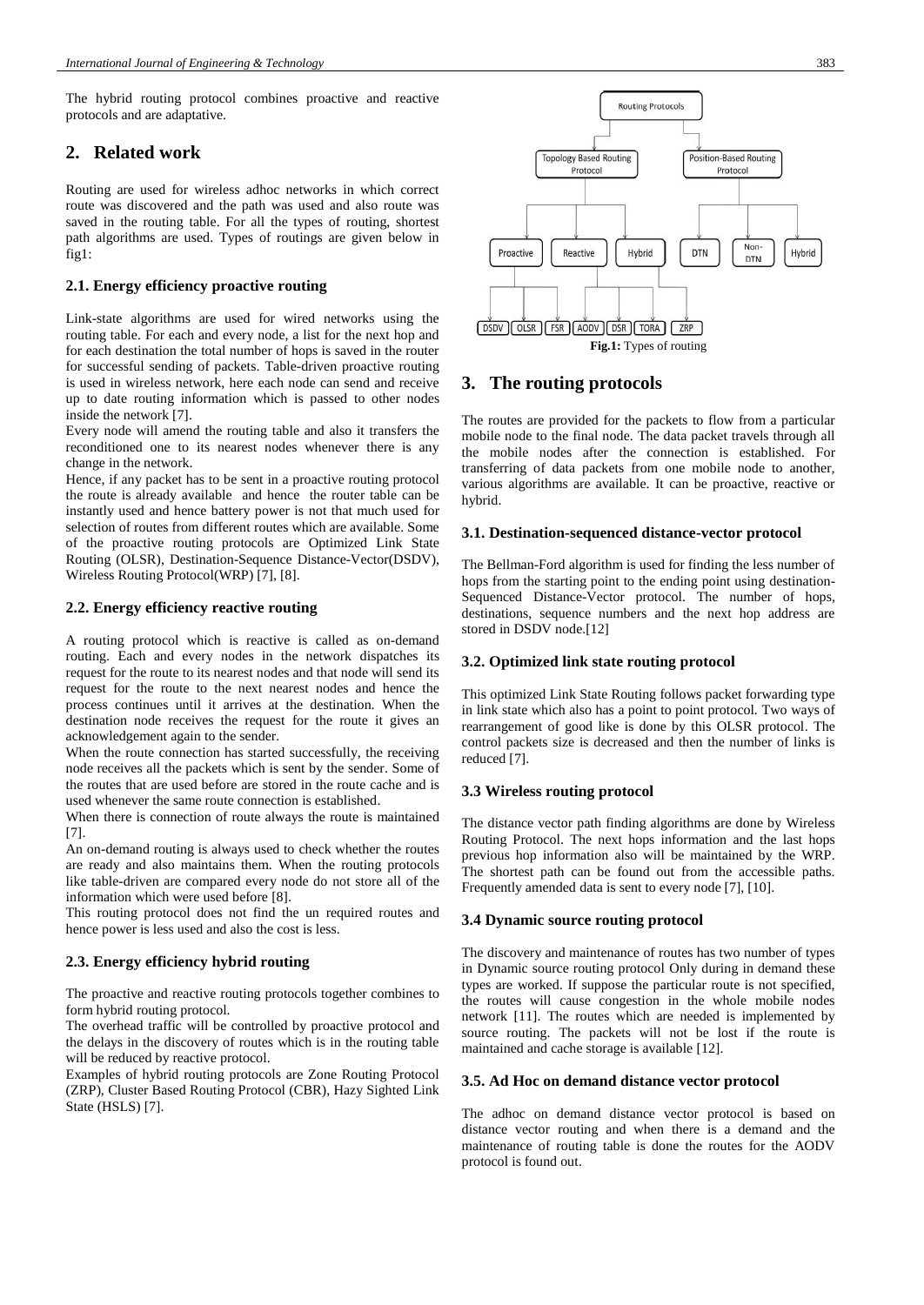#### **3.6. Temporally ordered routing algorithm protocol**

The temporally ordered routing algorithm which is a reactive protocol uses link reversal if destination-oriented directed acyclic graph is available.

# **4. Energy efficiency routing protocols for manet**

In Mobile Ad hoc Networks (MANETs), by using some energy efficiency techniques energy can be preserved. While packets are transferred, more collisions occur and the power consumed is high and a hidden terminal issue is reported. In this paper, they have an energy efficiency model which is presented for MANET which uses Energy-efficient Optimized Link State Routing (EE-OLSR) protocol implements a new scheme for maintenance of path. This EE-OLSR energy model is based on a progressive search and reduce the routing overhead, path setup delay and also enhances the network lifetime for the most energy-efficient path. Here EE-OLSR model is compared with the proposed energy models. When compared to packet size, nodal speed, grid size, packet inter-arrival time, average connection arrival rate and the number of nodes this EE-OLSR model consumes lesser energy.

An efficient and new protocol called Efficient Proactive Source Routing Protocol is used to reduce the overhead of communication and to improve the packet delivery ratio for all the mobile nodes. The author has compared with the previous method that the link of transmission breaks. Hence this protocol is useful for reducing the overhead. Here where there is more strength of signals the nodes are chosen. The Multipath Route Discover Algorithm is used to reduce the overhead using destination sequence distance vector algorithm.

When the parameters of multiple tunable protocol and issues of different performance are done together, it is a tedious one. Improvement of energy can be done using protocol tuning technique and the necessities of resource. In systems which has sensor net, energy can be improved. A new method of optimization called multi-objective is discussed for two different routing protocols by using different techniques. Initially factorial design method is used and then statistical model is completed. The Strength Pareto Evolutionary Algorithm 2 and evolutionary algorithms are also used for space exploration for finding out the space in the problem.

In mobile ad hoc networks, most of the mobile devices have become more sensible with sensors and also easy movement of nodes without packet drop. The power should be reduced in MANETs because all the mobile nodes keep on moving and each mobile node will be active at all times. Hence during communication energy has to be improved without reducing the battery life. A new protocol called efficient power aware routing is implemented in order to increase the network lifetime, to reduce overhead and also to maintain the path. There may be many changes in the topology of network even though there are large amount of data, but mean delay has to be decreased.

In mobile ad hoc networks, the very important issue in research is routing and the throughput and the ratio of delivery for all the mobile networks is available. There is an Efficient, Stable, Disjoint Multipath Routing protocol which implements ondemand multipath routing protocols which reduces the nodedisjoint which is selected has an interference. This protocols has very high delivery rate, high throughput is analysed with the split multipath routing protocol. It controls the packet overhead with the given router information. The GloMoSim simulator is used by the split multipath routing protocol in order to make improvement in the throughput.

Green Cellular Networking is one of the emerging trends because of some money reduction and seasonal changes also. Energy should be saved. Either new equipments can be bought and some new hardwares can be developed, replacement can be given a price for the improvement of energy efficiency. If an architecture

of network has to be developed it has to be compared for the testing as well as implementation. This green cellular networking can be done a research using sleep mode techniques from any base station. The pattern in data traffic has low energy consumption and hence a very large amount of energy can be saved. While energy has been conserved for load and traffic dependent factor.

A protocol called radio resource control is implemented for less complexity or less cost and also the utilization of energy through machine communication should be reduced. Since machines are used for communication, it can be used for the purpose of Internet of Things. Hence improvement of energy on those things should be concentrated. The mobiles or machines should be used for long terms. So, improvement of energy is very important. According to the traffic pattern, some parameters are used and semi-persistent RRC state transition is used for preservation of energy and also quality of service is improved.

Huge traffic demands for ubiquitous access and emerging multimedia applications significant increase in the energy consumption of battery-powered mobile devices. This assumption leads to that energy efficiency (EE) becomes essential for mobile ad-hoc networks (MANETs). In this paper, we adapt EE optimization as measured in bits per Joule for MANETs based on the cross-layer design paradigm. We model this problem as a non convex mixed integer nonlinear programming (MINLP) formulation and jointly considering routing, traffic scheduling, and power control, because the non convex MINLP problem is NP-hard in general, it is exceedingly difficult to globally optimize this problem. We devise a customized branch and bound (BB) algorithm to efficiently solve this optimal problem. The novel of our proposed BB algorithm include upper and lower bounding schemes, branching rule that are designed using characteristics of the non convex MINLP problem. We describe the efficiency of our proposed BB algorithm by offering numerical comparisons with a reference algorithm that uses the relaxation manners. Numerical results show that our proposed BB algorithm scheme respectively decrease the optimality gap 81.98% and increases the best feasible solution 32.79% compared to the reference algorithm. Our results not only provide insights into the design of EE maximization algorithms for MANETs by enhancing cooperations between different layers and serve as performance benchmarks for distributed protocols developed for real-world applications.

## **5. Conclusion**

Protocol has not been designed for efficient use of battery power till now. While sending packets from one mobile node to another power cannot be minimized for each and every packet and in some areas nodes also cannot make their transmission level high or low. In Mobile Ad hoc networks, each and every protocol will make act diversely. The performance of the mobile nodes depends on the various parameters otherwise, they behave in a different way. The battery power may change depending upon the bandwidth. A new protocol should be found out in order to reduce the energy consumed by all the neighbouring mobile nodes in the network. Hence a protocol which has an improvement in the network lifetime should be developed with good and efficient energy. This review can help the new research people to develop a good and new energy efficient protocol.

## **References**

- [1] Charles EP & Pravin B, "Highly Dynamic Distance Destination-Sequenced Vector Routing", *Proceedings of the ACM SIGCOMM*, Vol.24, No.4, (1994), pp.234-244.
- [2] Anuj KG, Harsh S & Anil KV, "Review of Various Routing Protocols for MANETs", *International Journal of Information and Electronics Engineering*, Vol.1, No.3, (2011), pp.251-259.
- [3] Chintan P, Vyomal NP & Milind S, "Survey of Reactive Routing Protocols for MANET", *IOSR Journal of Electronics and Communication Engineering*, Vol.5, No.3, (2013), pp.84-92.